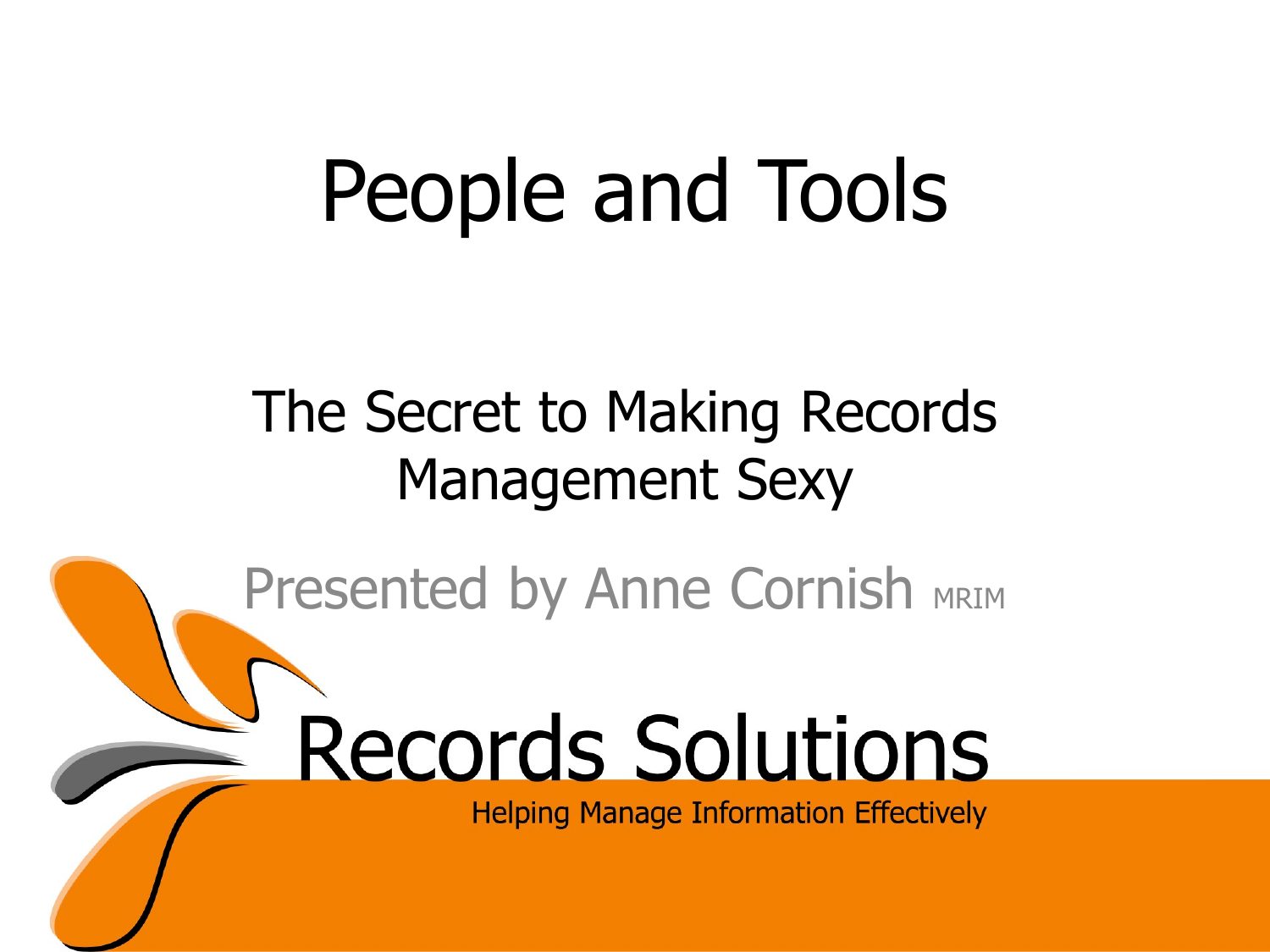#### **What thoughts are going through your head right now with that title??**



People, tools, sexy......

We are going to look at the importance of effective records management tools and how they are better implemented when using a personal customer service approach to make them more appealing and usable.

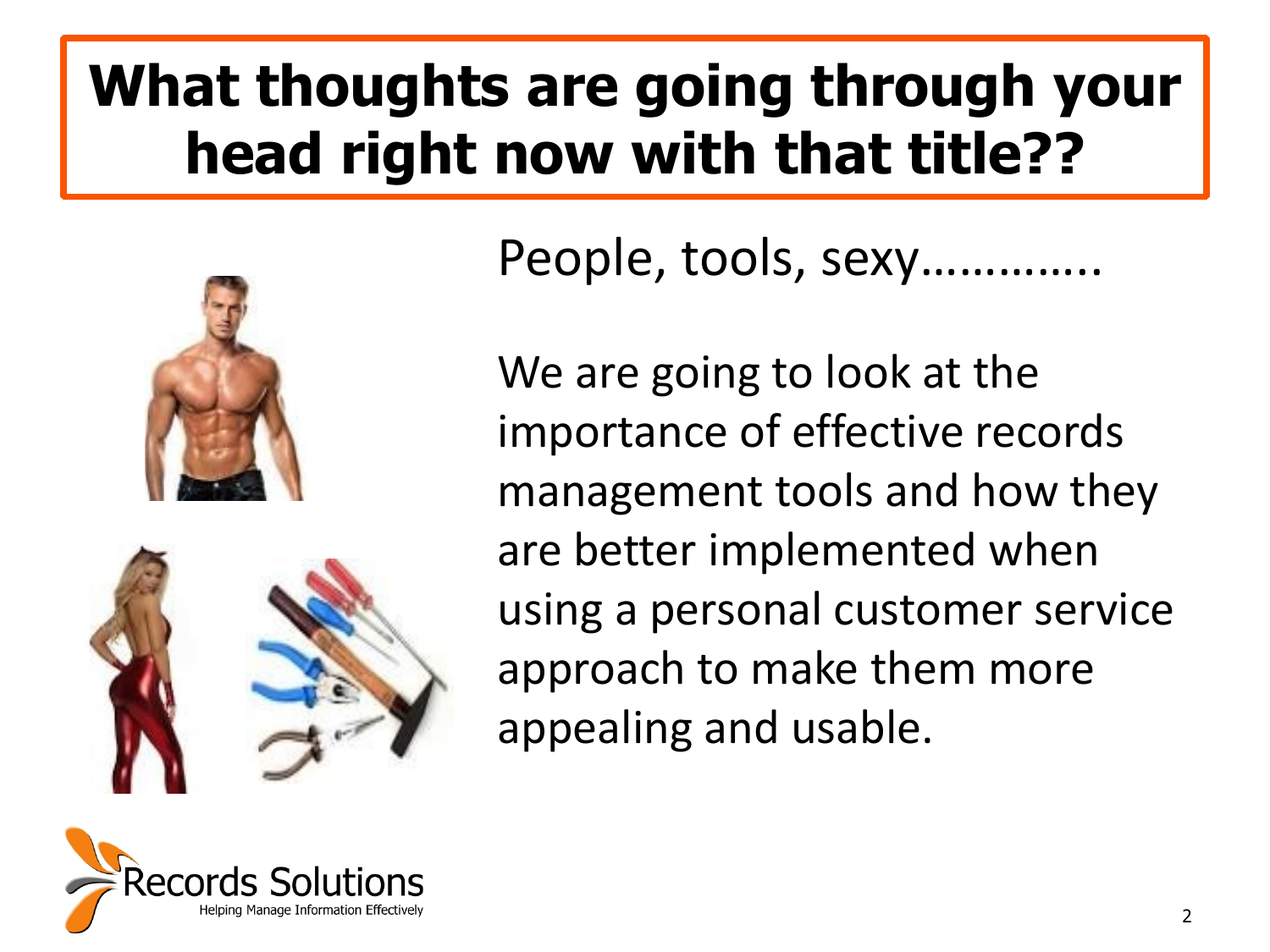## **What common tools do we use??**

- Commonly used records management tools
- Records Management Policy
- Business Classification Scheme
- Metadata Standard
- Retention and Disposal Schedules
- eDRMS
- Training Program
- Quality Management Program

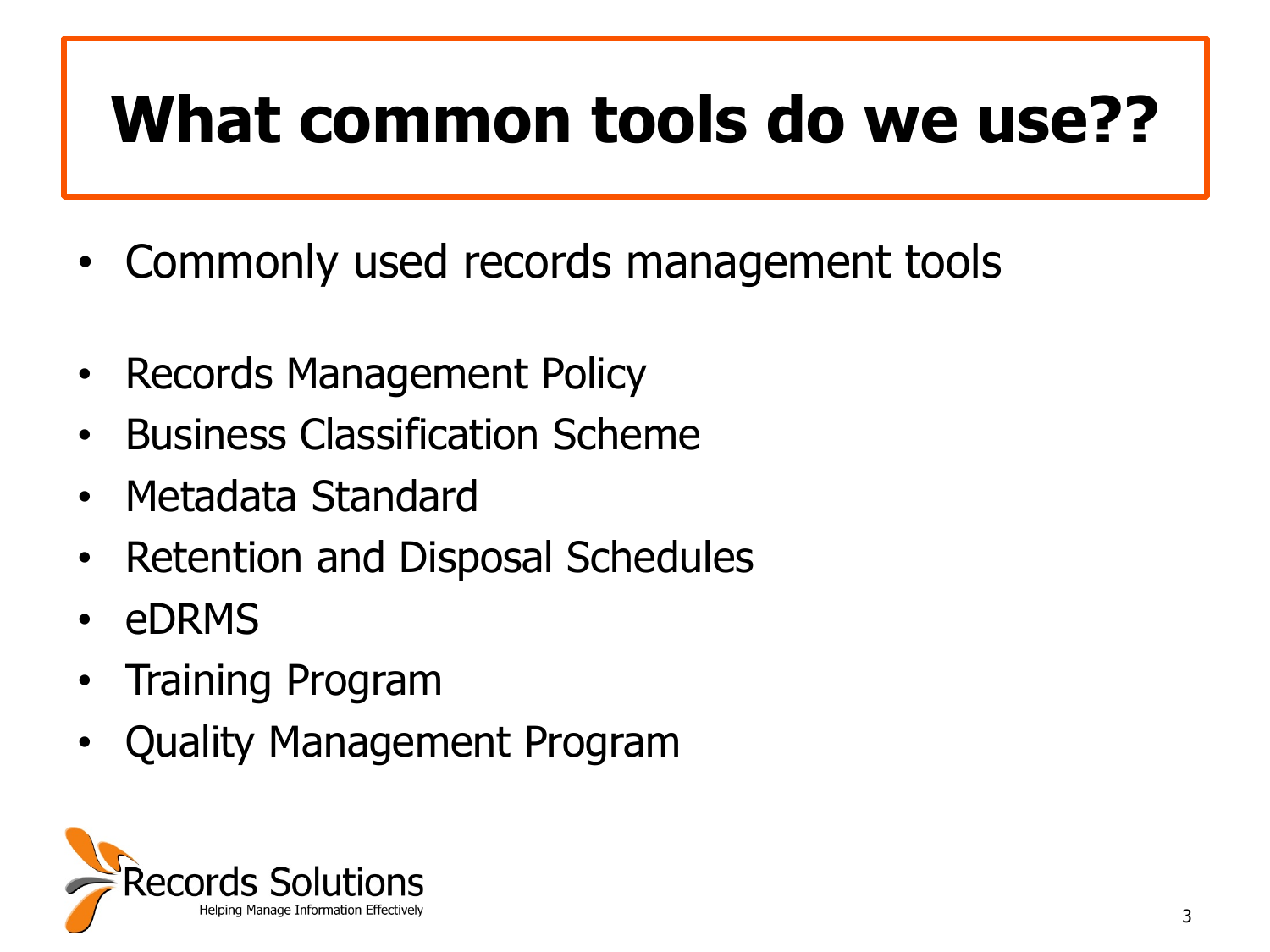## **Records Management Policy – The Tool Shed**



The overarching shelter for all our tools:

- How do our users know and understand this?
- How do we implement a RM Policy?

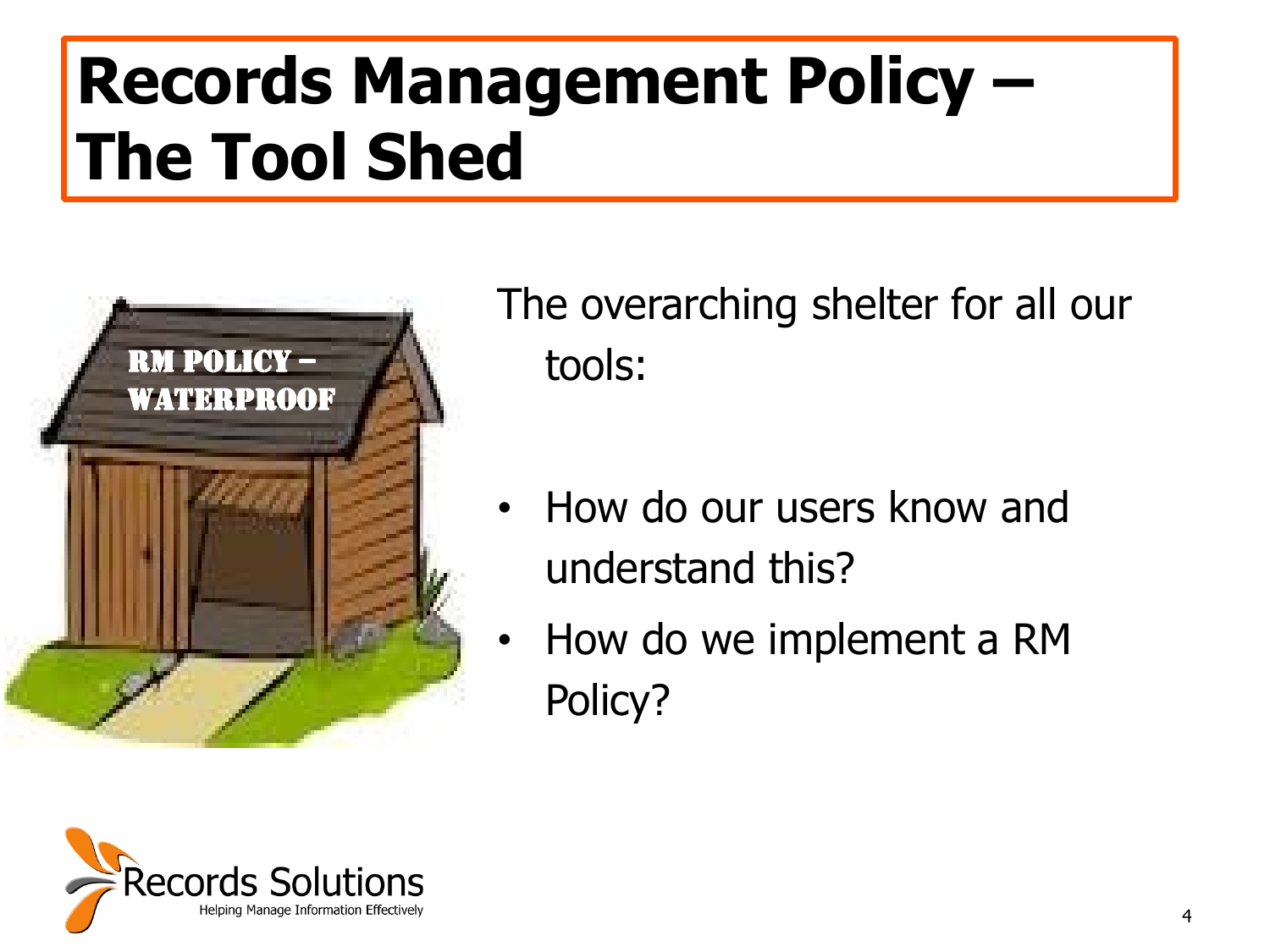#### **Records Management Policy – Current Implementation**

How do we implement NOW?

We rely on technology as it is:

- Cheaper
- Easier
- Trendy
- Create once
- Consistent



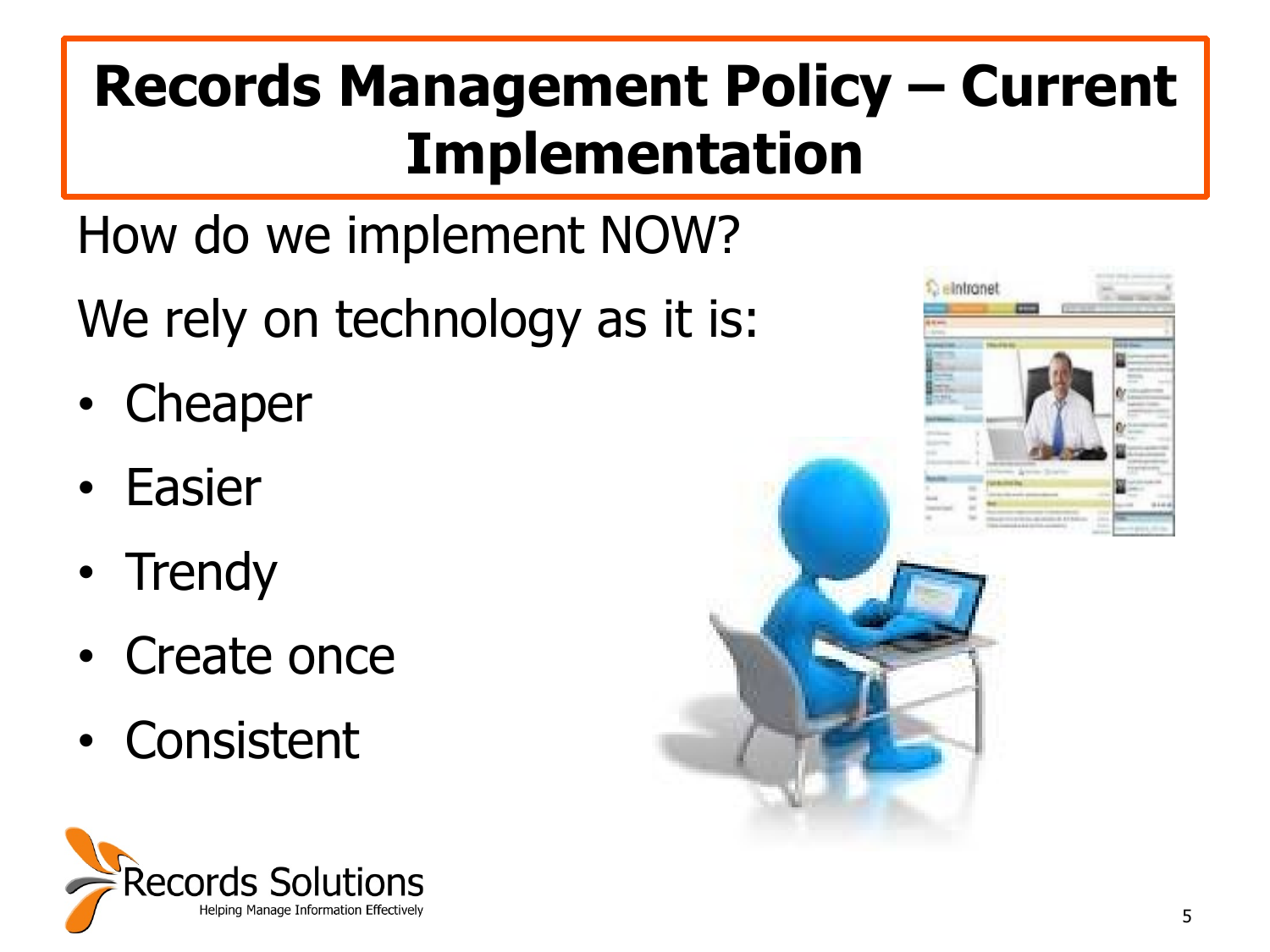#### **Records Management Policy – Current Implementation**

Once we receive Management sign off and approval we usually:

- Place it on the intranet
- Promote in internal newsletter
- CEO/DG may mention it in weekly email or
- Maybe a poster in the corridor

### **BUT there is NO People interaction**

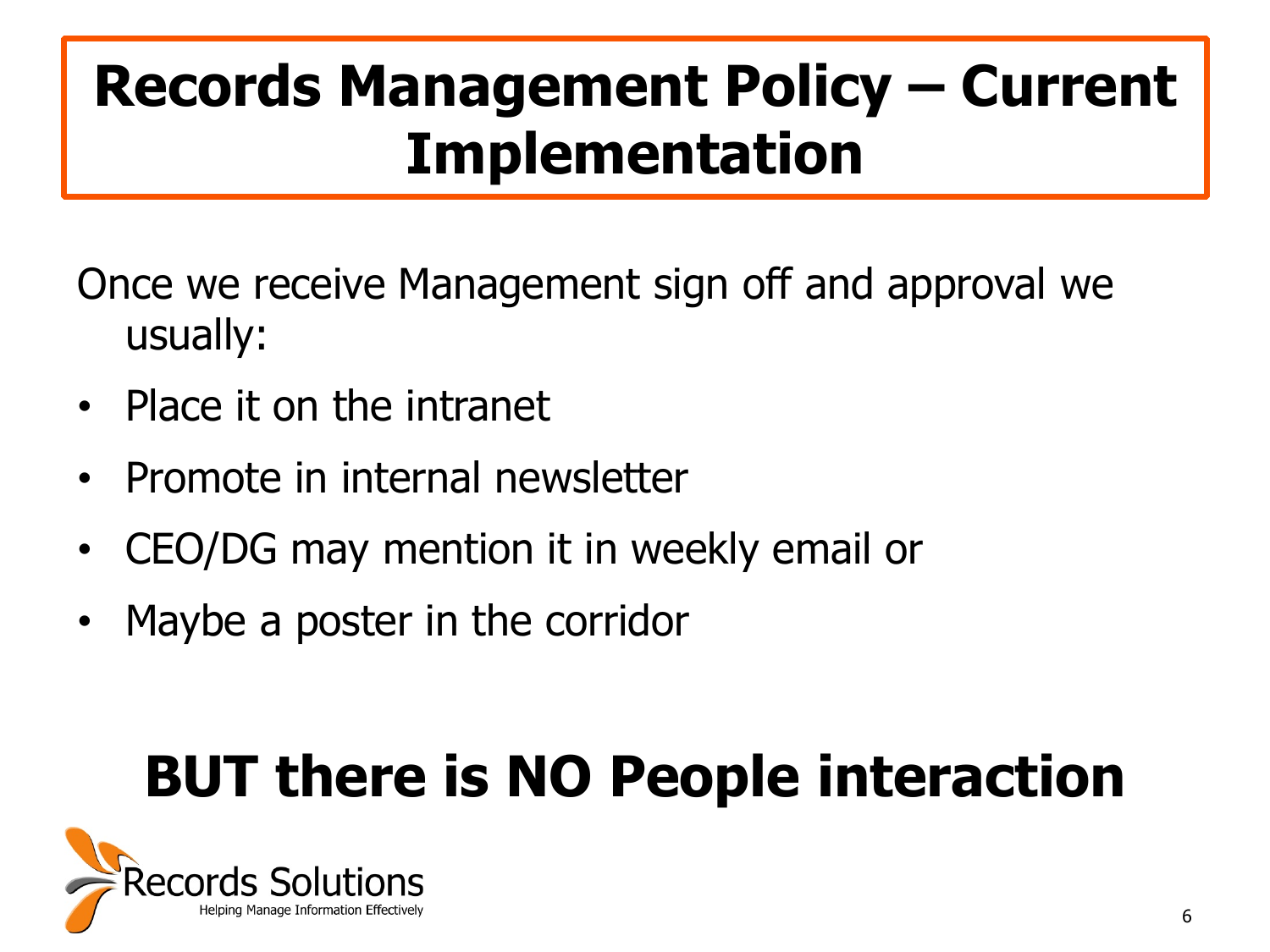#### **Records Management Policy – Improved Implementation**

How can we do this better?

Use the best tool we have………

# **People**



- Celebrate policy approval with morning teas
- Information Sessions
- Attend team meetings and explain responsibilities
- Include mention of policy when providing help over the phone.

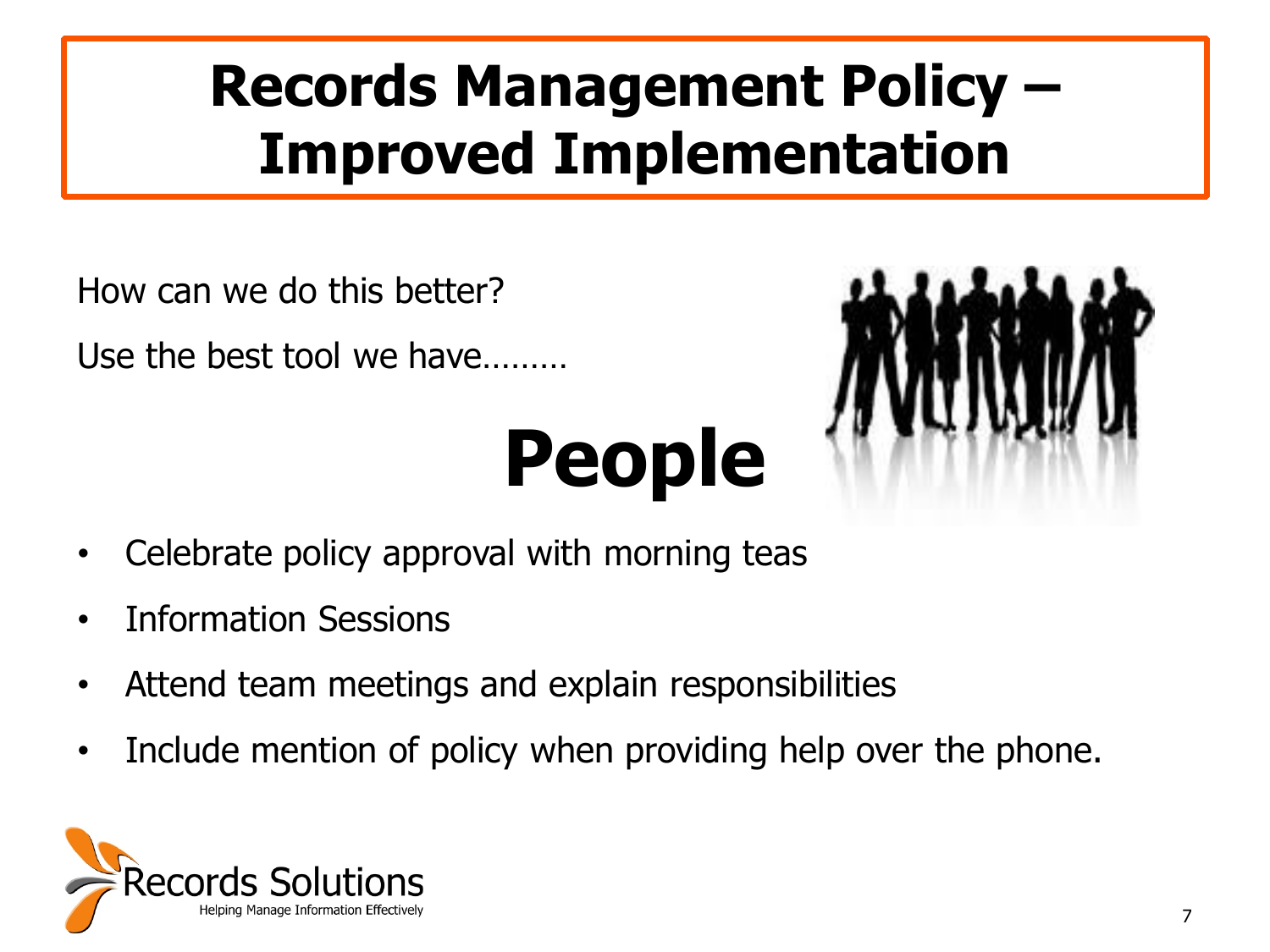## **Remember………. PEOPLE**





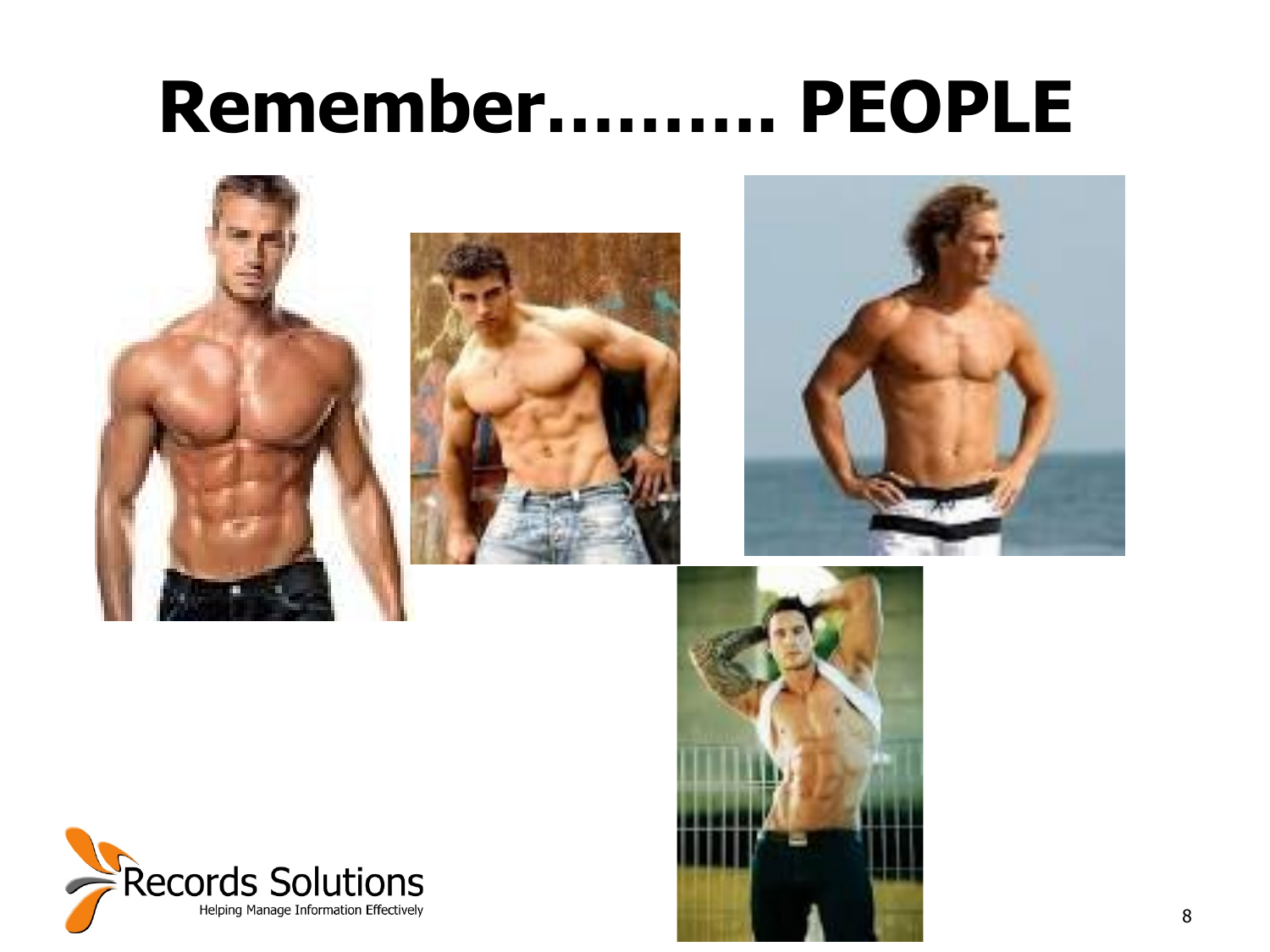#### **BCS – The most used tool in the shed**

Likened to a drill:

- 
- Some of us get it and some of us don't
- Some find it easy and some find it hard



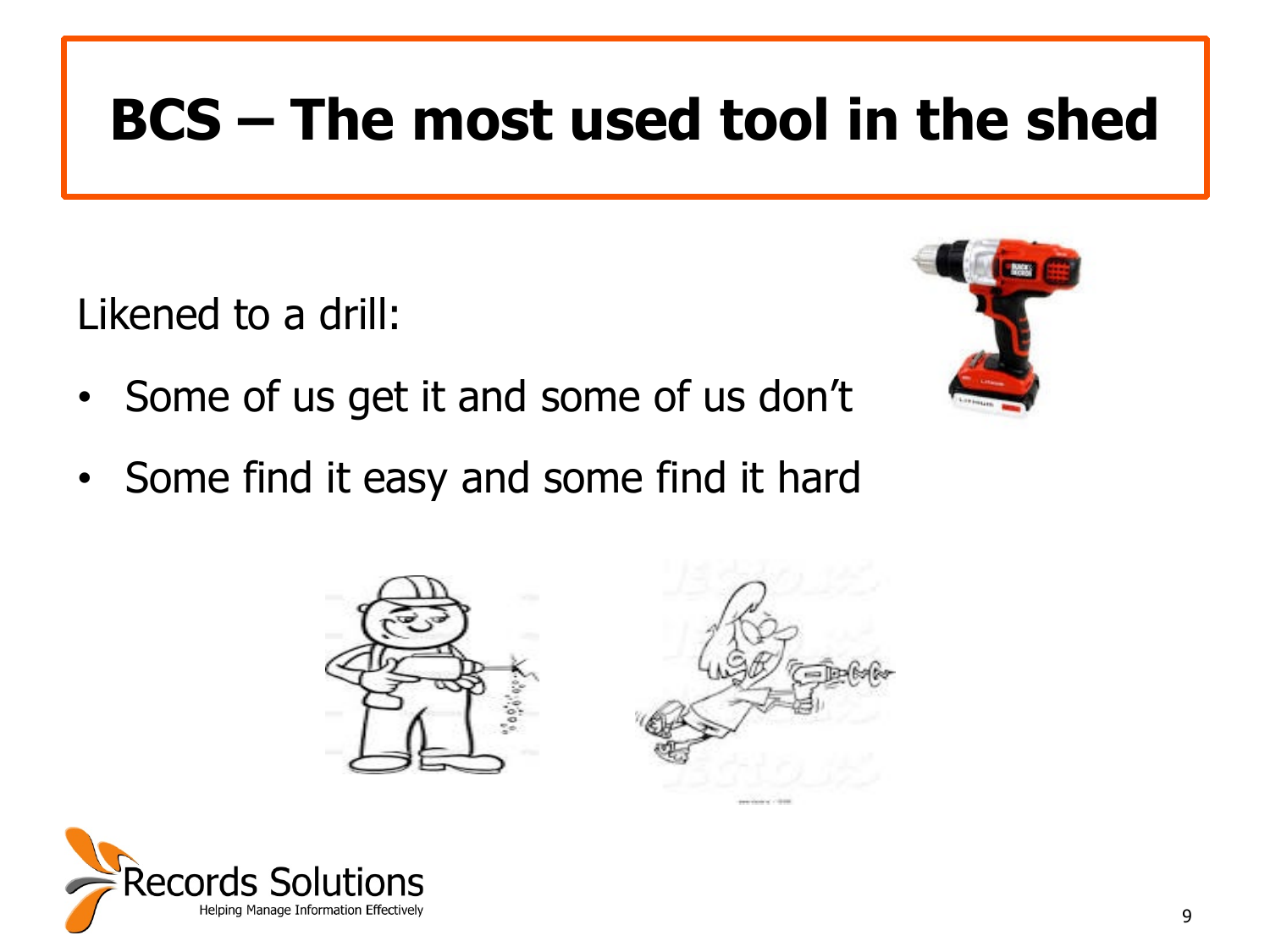#### **BCS – The most used tool in the shed**

• Some want it simple, whilst others want more options





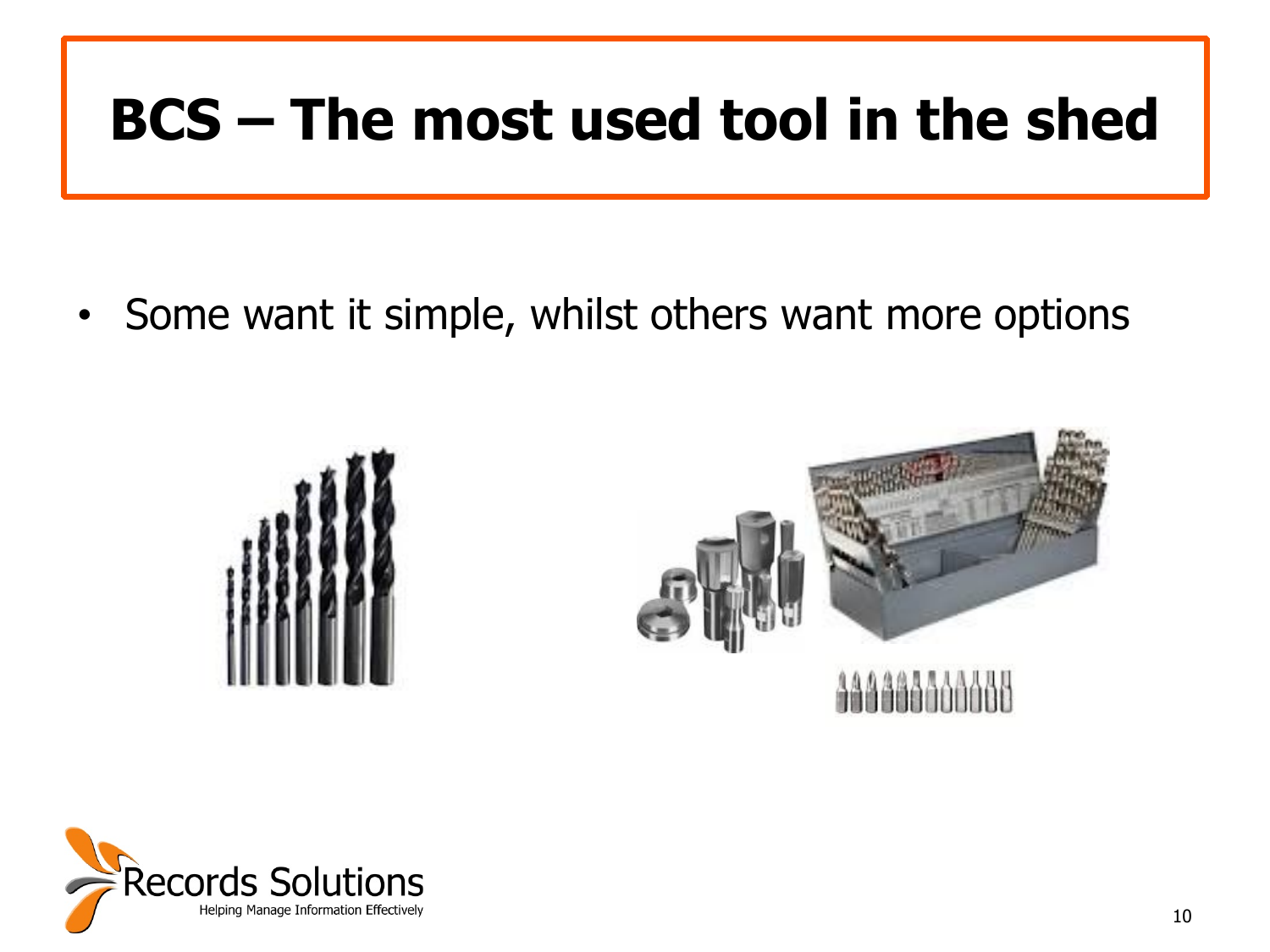## **BCS – Current Implementation**

What do we do NOW:

Once we receive Management sign off

- BCS is placed on the intranet
- Tips and tricks
- Online manuals



**Table of Contents**  $\triangleright$  Executive summan  $\triangleright$  Introduction  $\leftarrow$  Purpose - Authority Eegal and regulatory framework  $\sim$  Standards Acknowledgements What are classification tools? Business Classification Scheme (BCS)  $\leftarrow$  Thesaurus Fransposing Thesaurus Terms into a BCS format Eusiness Classification System versus Thesaurus Elmitations of thesauruses - Recommendation  $\triangleright$  Development of a BCS  $\triangleright$  Collect information Identify existing record Research source documents Research business information systems used in the organisation Interview selected managers and staff  $\leftarrow$  Questions to ask - Analyse ► Confirm draft business classification scheme Industry accepted classification schemes Approval of classification  $\triangleright$  Implement and promote Align classification with disposal Align security and access classifications ▶ Use of classifications for work process purposes Monitor the classification tool **Executive summary** 

Home > NTG IT and Communications Services > Records Policy and Standards > Using a Business Classification Scheme (BCS)

**Using a Business Classification Scheme (BCS)** 

back to top

As a result of the move to full electronic document and records management (EDRM) functionality in the NTG, the Records Policy Unit of DCIS (the Records a result of the move to full electronic document and records management (EDRM) functionality in the NTG, the Records Policy Unit of DCIS (the Records<br>Vice under the information Act) recommends that agencies change the meth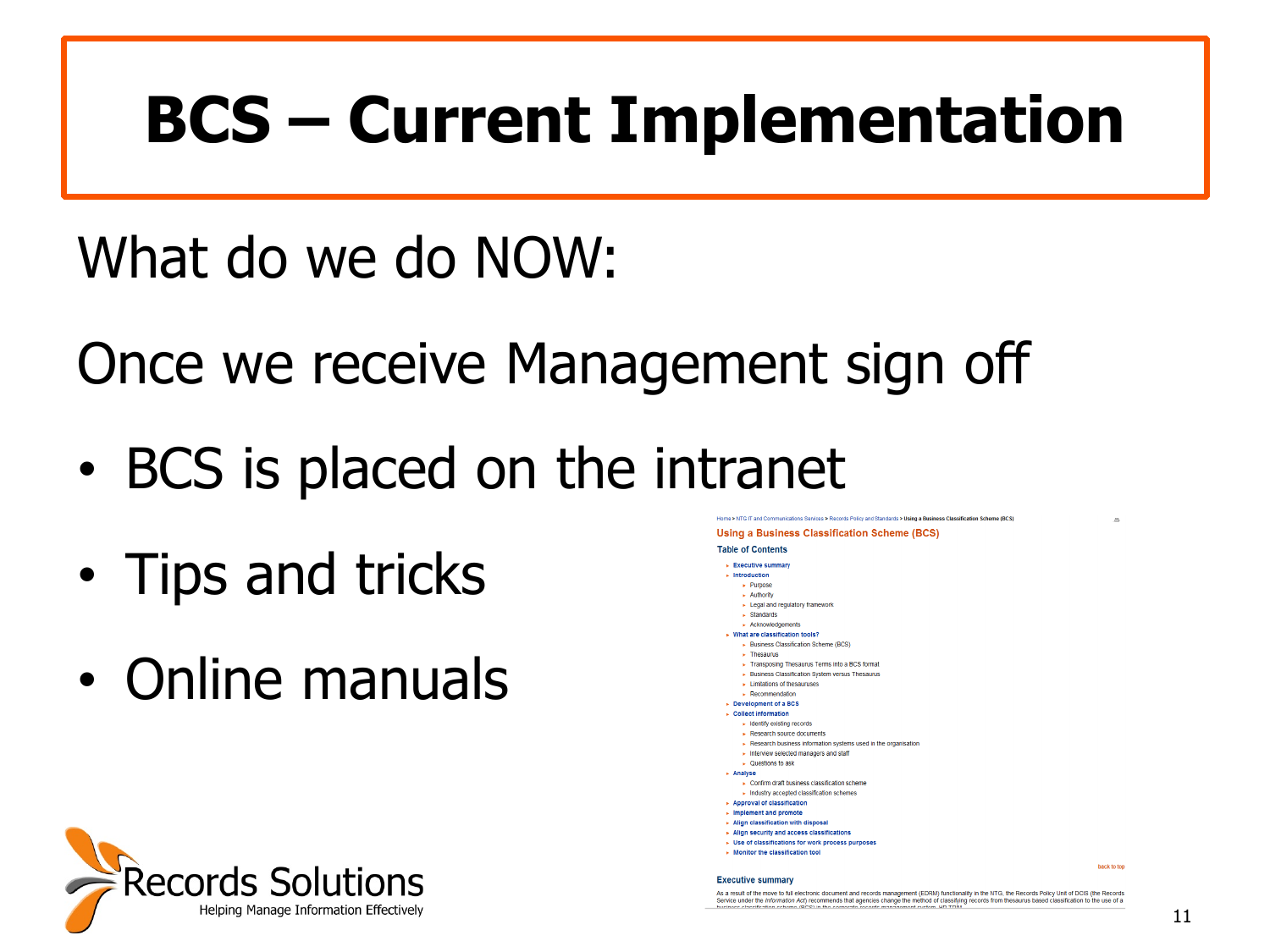## **BCS – Current Implementation**

#### What do we do NOW:

- Email key stakeholders with changes
- Promote in internal newsletter
- Maybe a poster in the corridor
- Train key users (online or in person)

#### **BUT there is LIMITED People interaction**

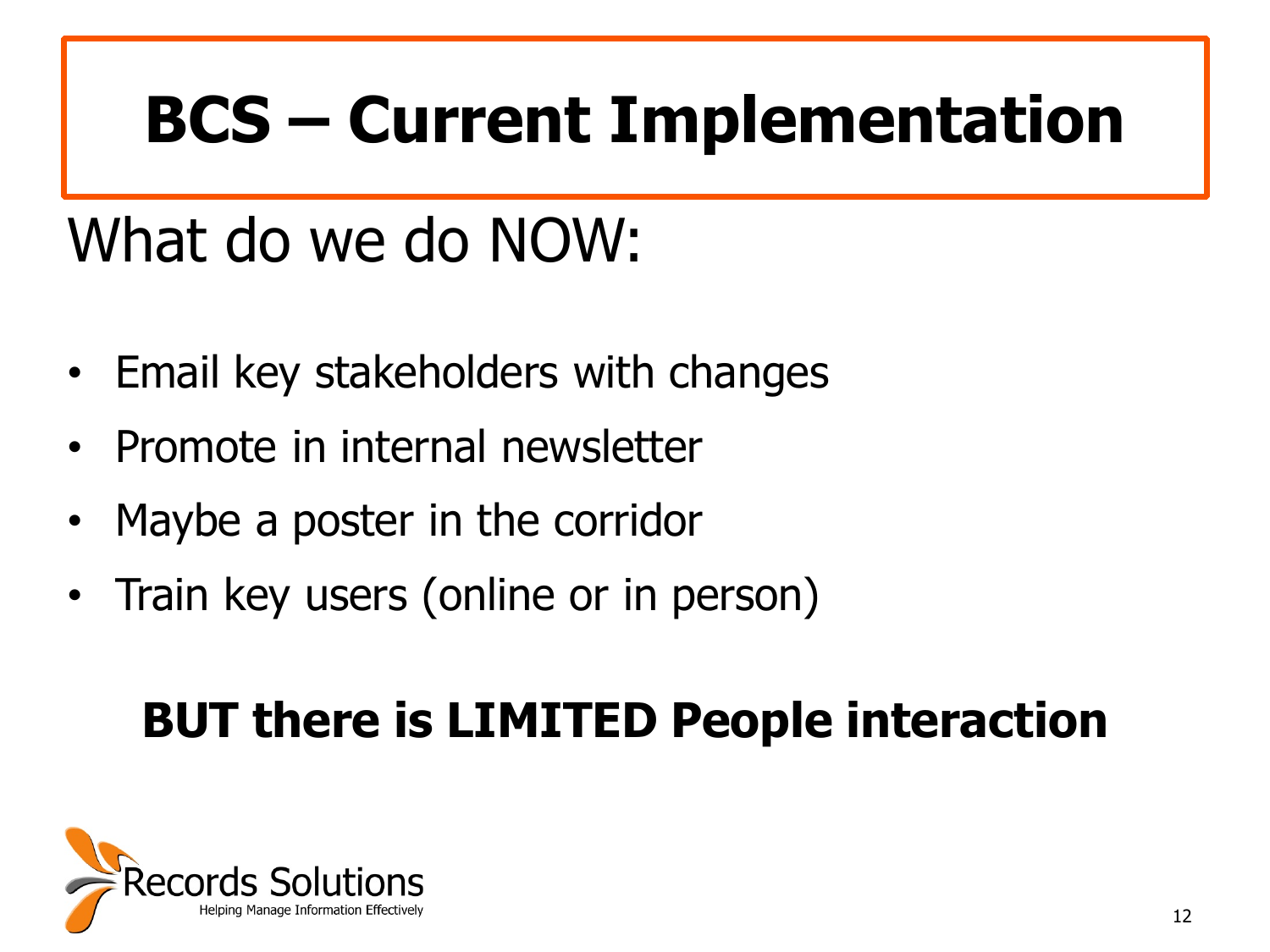## **BCS - Implementation**

How can we improve?

- Before approval, seek input from stakeholders
- **Specific Training**
- Train more champions, advance users, key users to share the love of the BCS
- Quality Control program with ongoing feedback





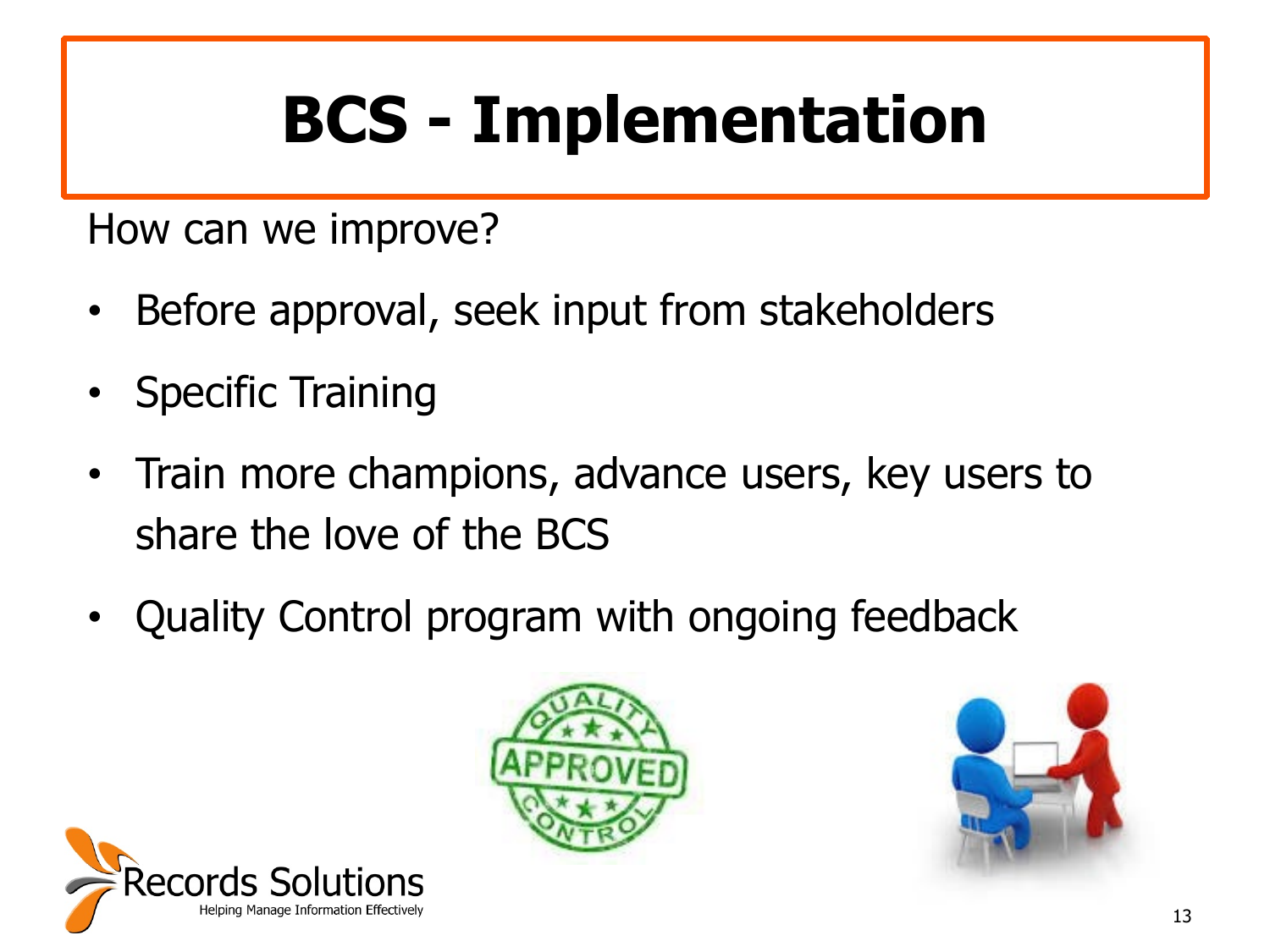## **Metadata Standard – The level**

Metadata provides context and keeps everything level:

- To many metadata fields
- Not the right metadata for my job
- Drop down lists for easy verification
- Free text



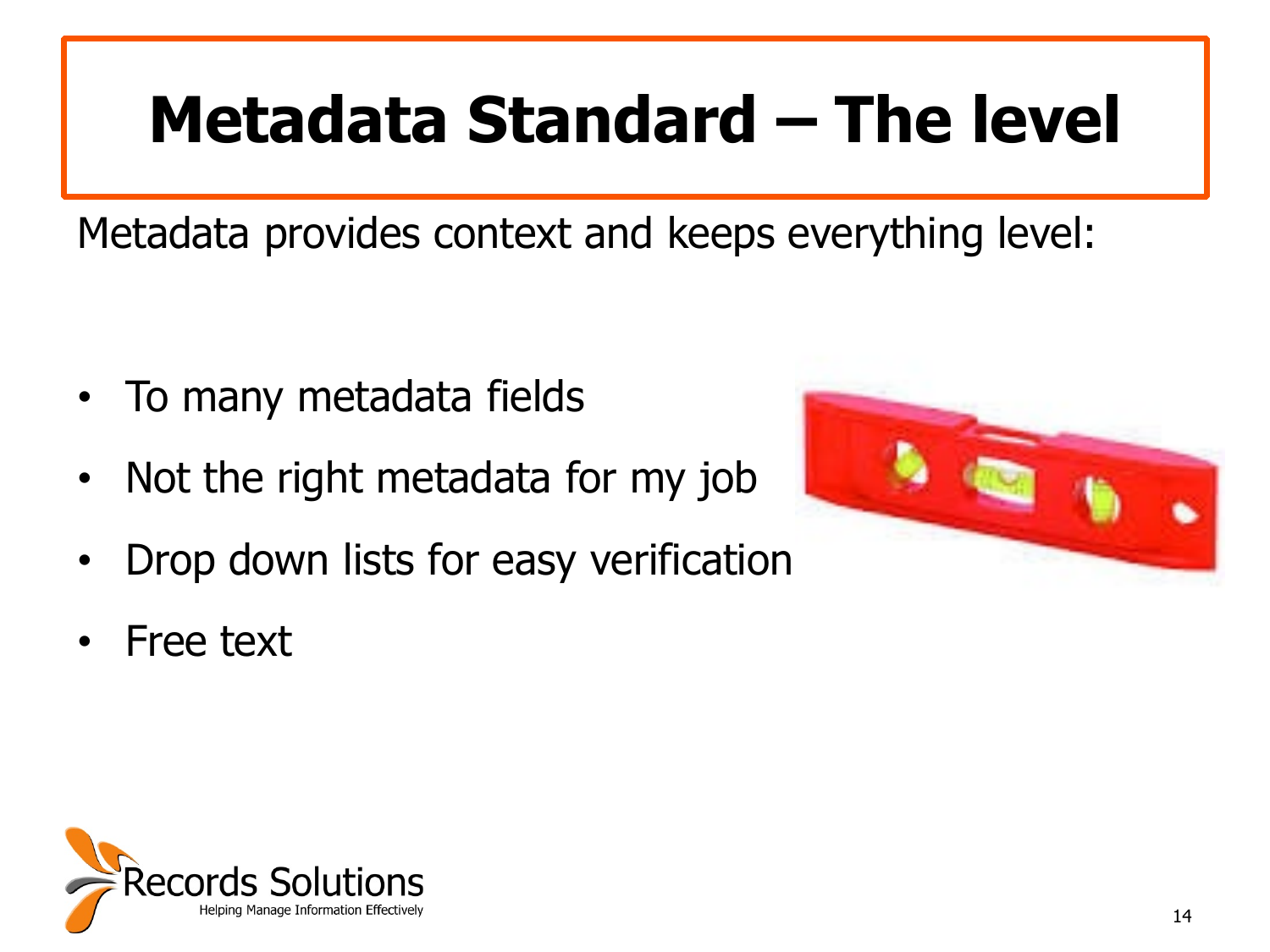## **Metadata – Implementation**

#### What do we do NOW:

- Not a lot, maybe some training when implementing an eDRMS.
- Do we push the need for metadata when using network drives or outlook to store records?
- Do we assess core business system metadata to see if this meets our standards?
- Do we explain that the correct author is essential. Question is the author the person or the organisation?



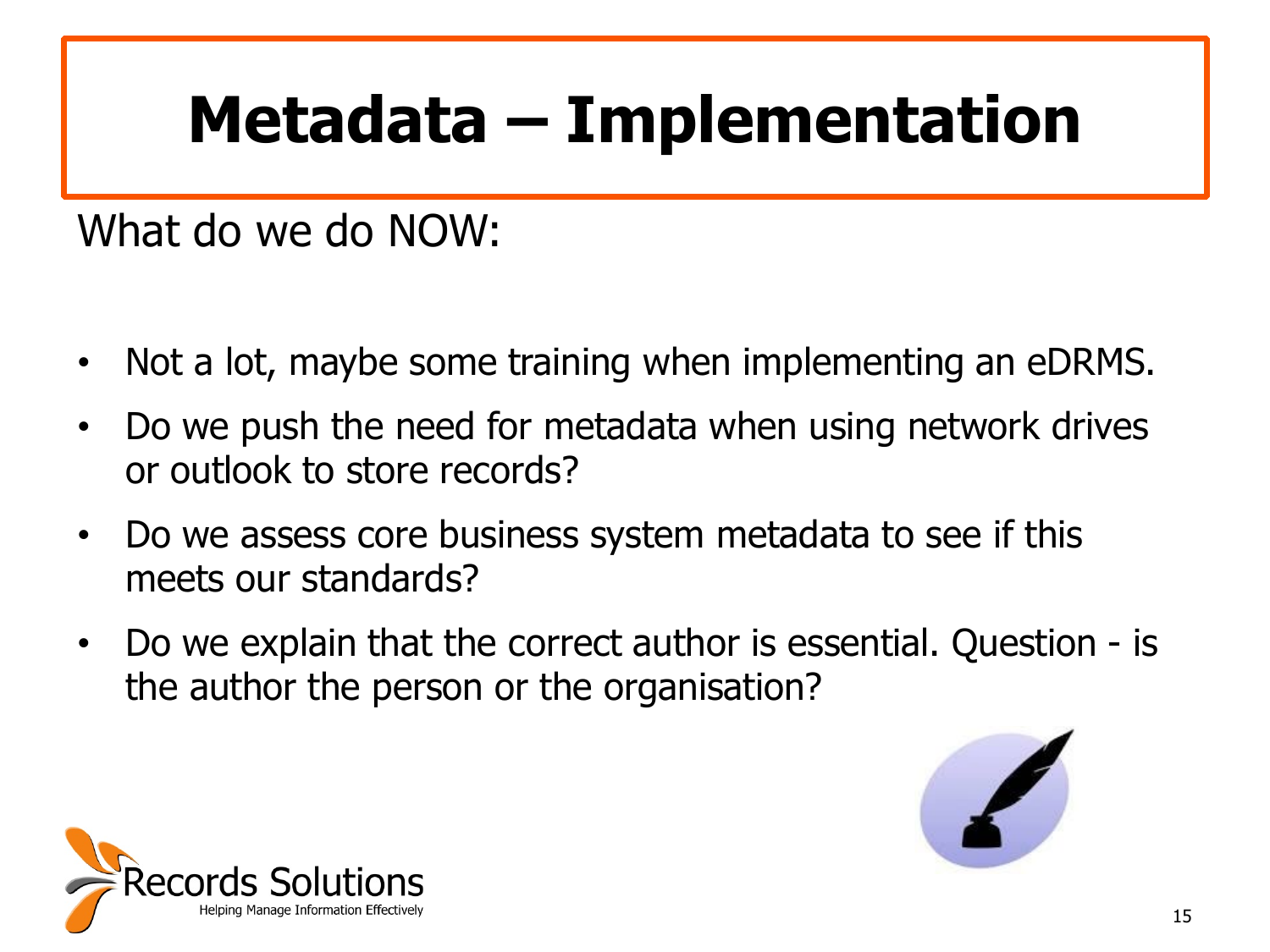## **Metadata - Implementation**

How can we improve?

- Seek input from stakeholders
- Specific Training for individual teams
- Same metadata to be used when saving into shared drives and Outlook
- Assess and determine core business system metadata
- Quality Control program with ongoing feedback

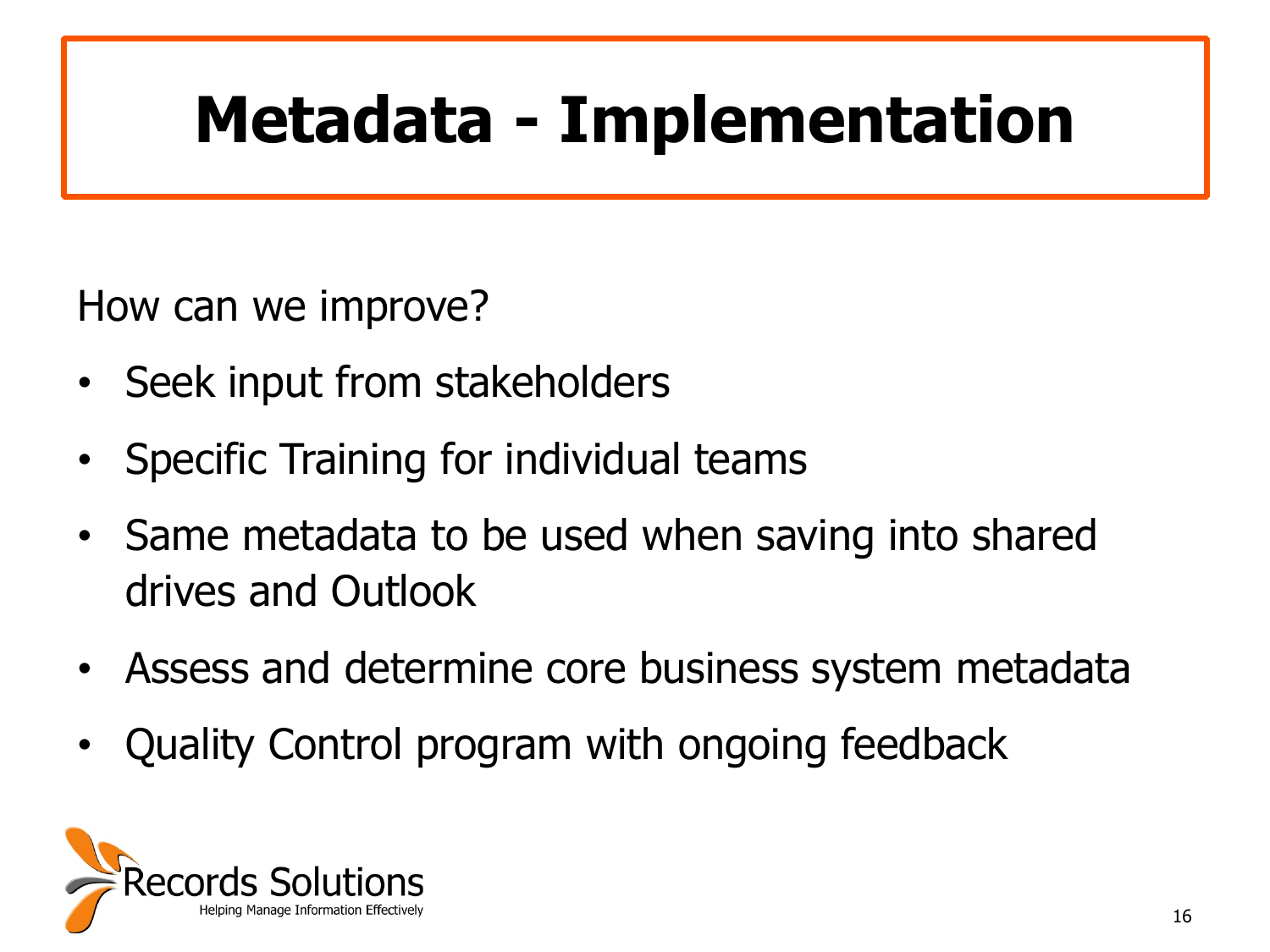### **eDRMS – The nuts and bolts**

eDRMS keeps it all together and usable:



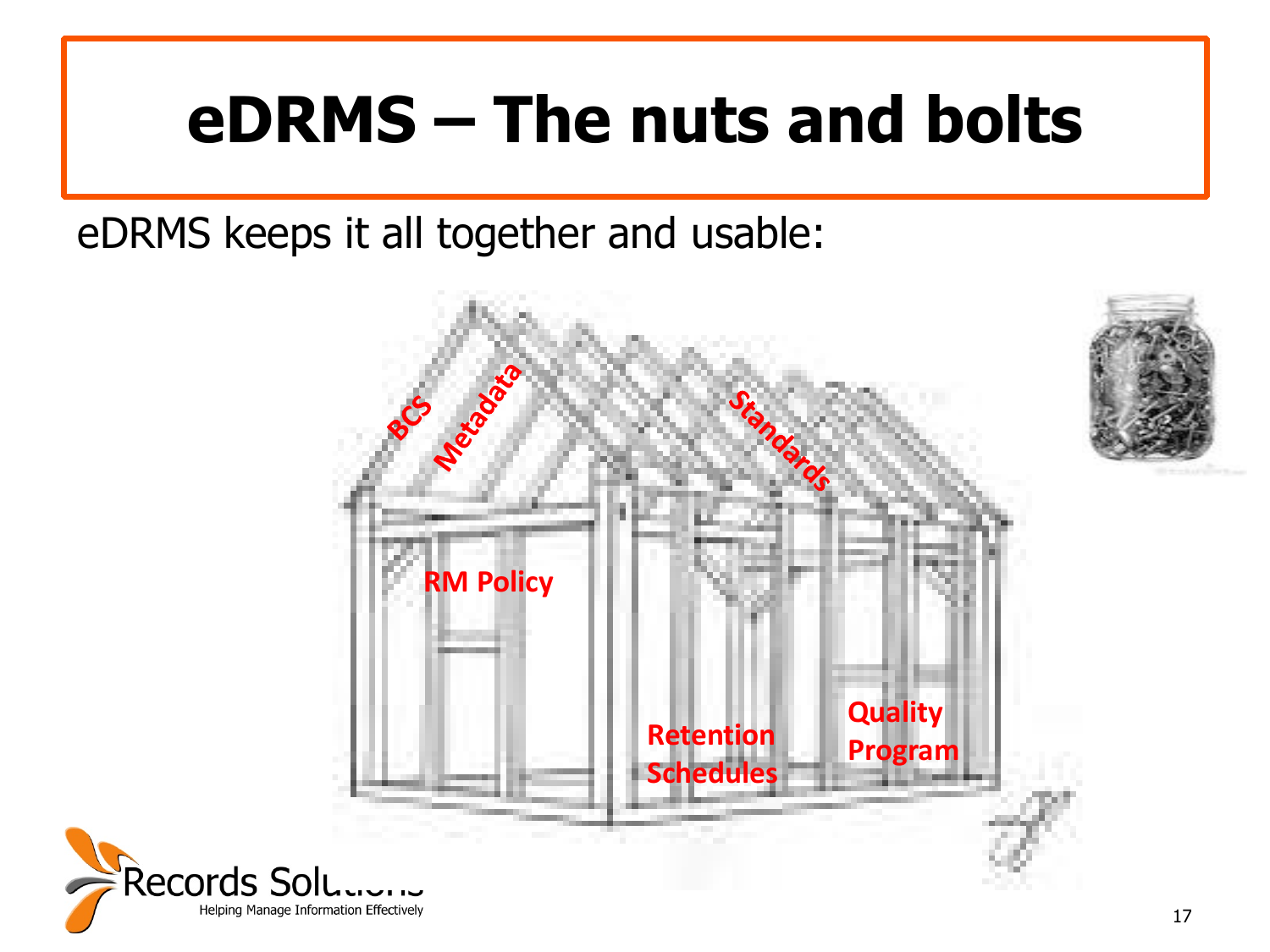## **eDRMS – Implementation**

#### **What do we do NOW:**

- Change Management? Some yes and others not so much…
	- Cultural Change (lead from the top)
	- People Change (I have always done it this way)
	- Process Change (how do I incorporate this into my processes to make it easier?)
	- General Change (don't like it)
- Training.
- Posters, marketing gifts (more promotion than implementation)
- Do we explain how this can help their business processes?
- Do we make it as simple as the shared drive to use?
- Do we expect our users to be experts in records management?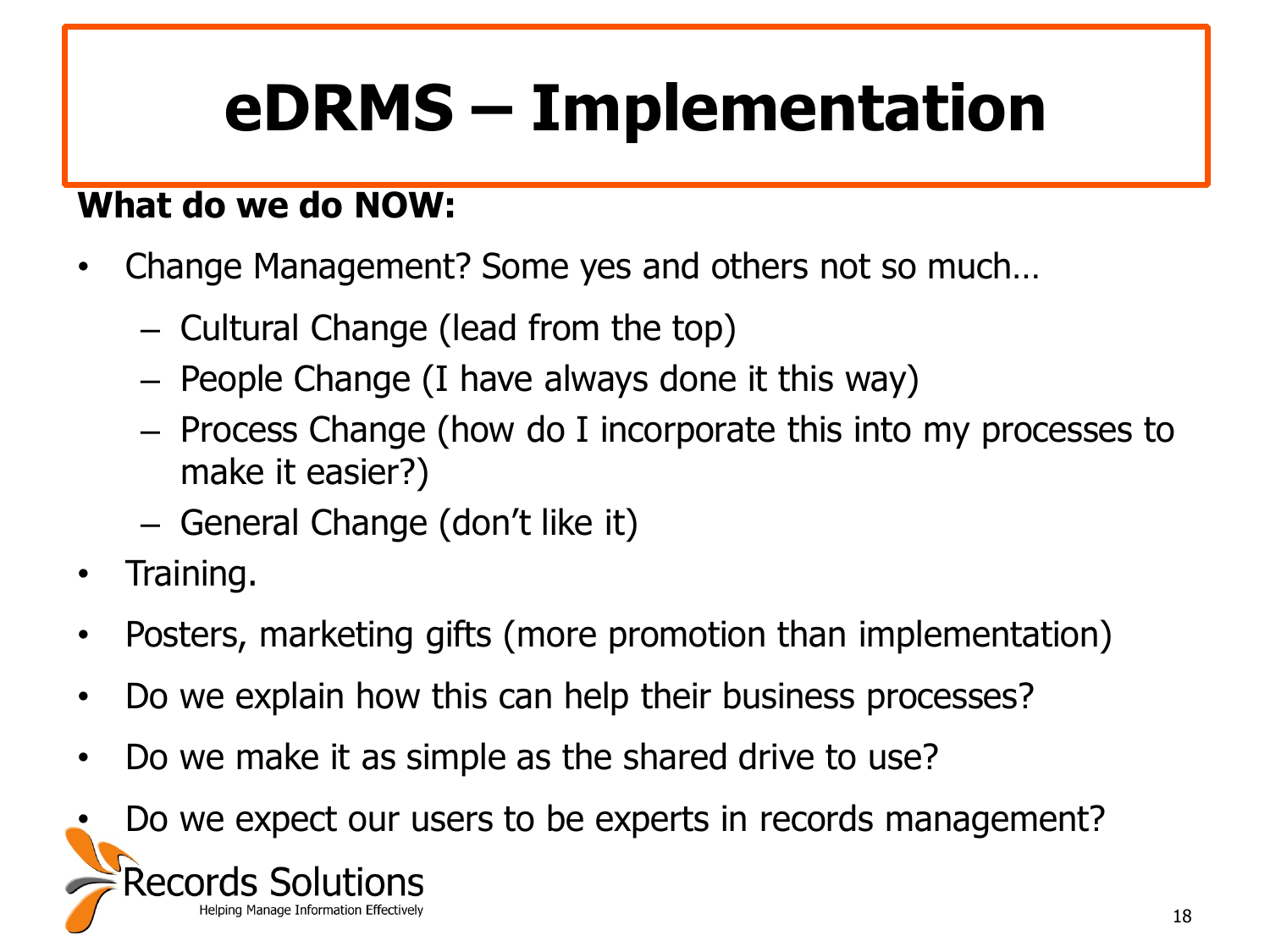## **eDRMS - Implementation**

How can we do this better?

#### **PEOPLE**

- Staff will embrace and be more accepting if they are sold change by a person.
- Do not base your implementation strategy on technology such as the intranet, emails, newsletters and online training

#### **YOU need PEOPLE**

- To train in specifics and provide one on one support where required.
- To provide a Quality Control program with ongoing feedback
- To provide help desk support that is not a recording.

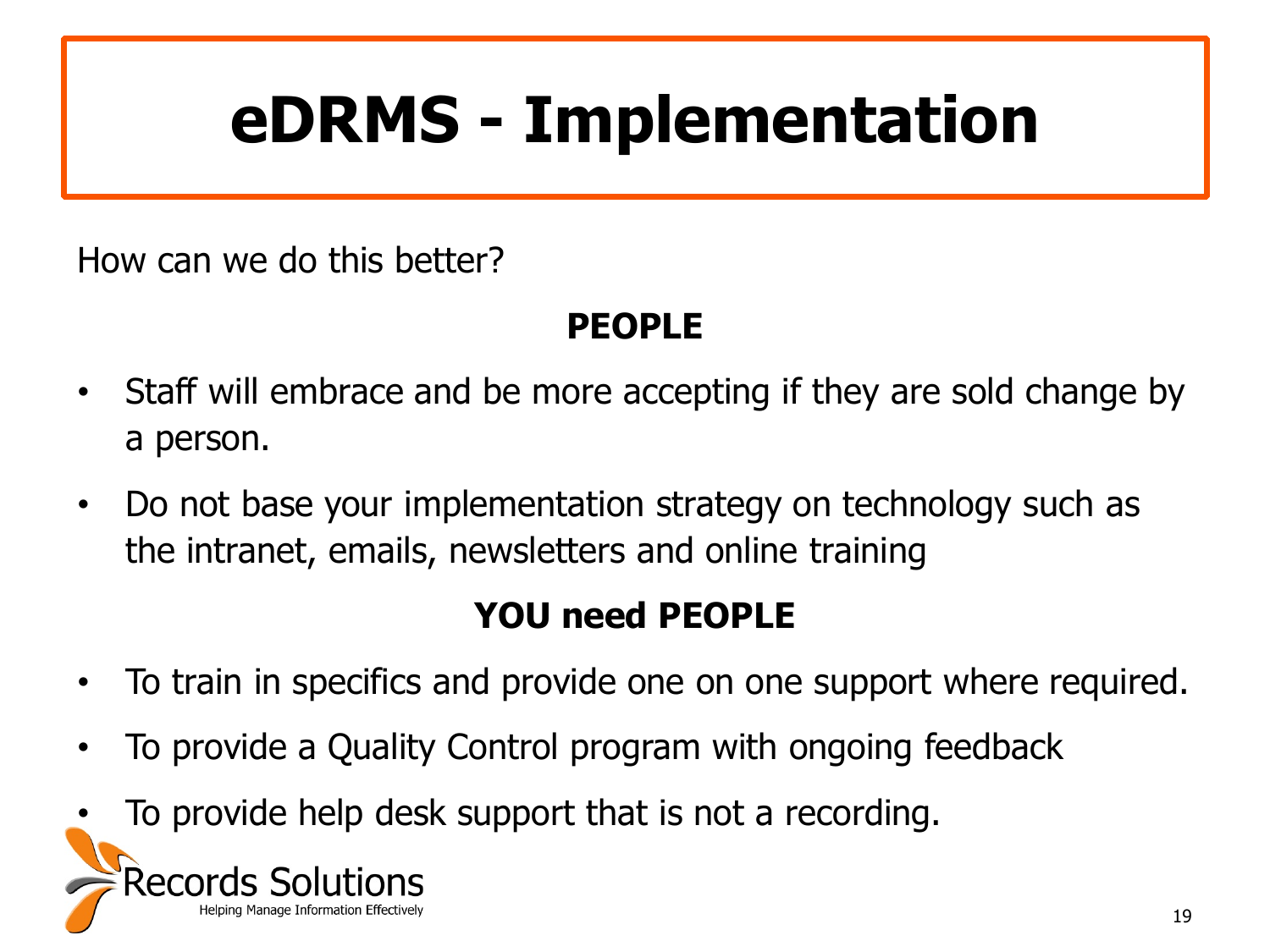#### **In conclusion..**

## **People are tools**



#### They are the best tools we have to make Records management trendy and appealing.